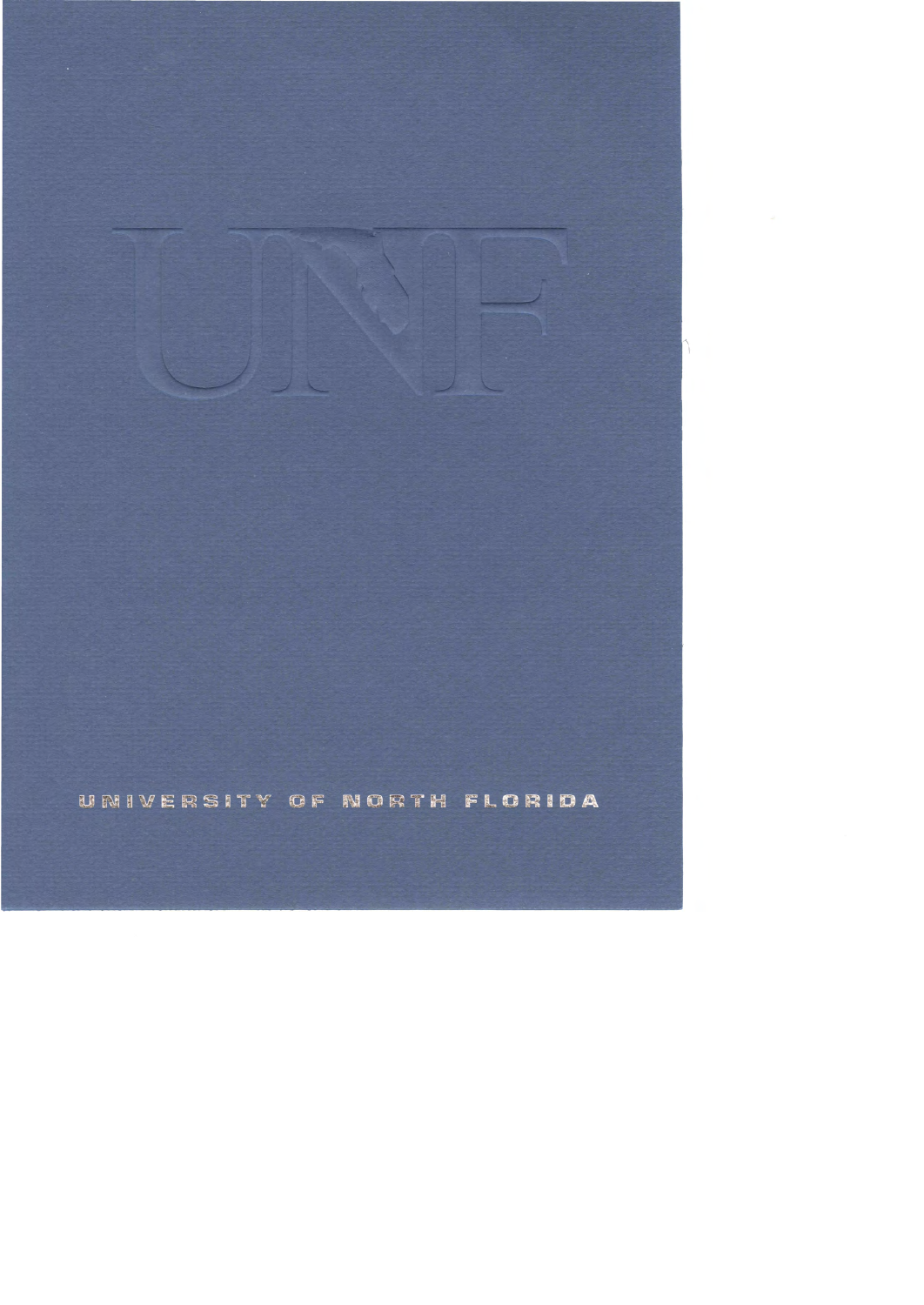Remarks by Adam W. Herbert, President at the University of North Florida Convocation

September 5, 1997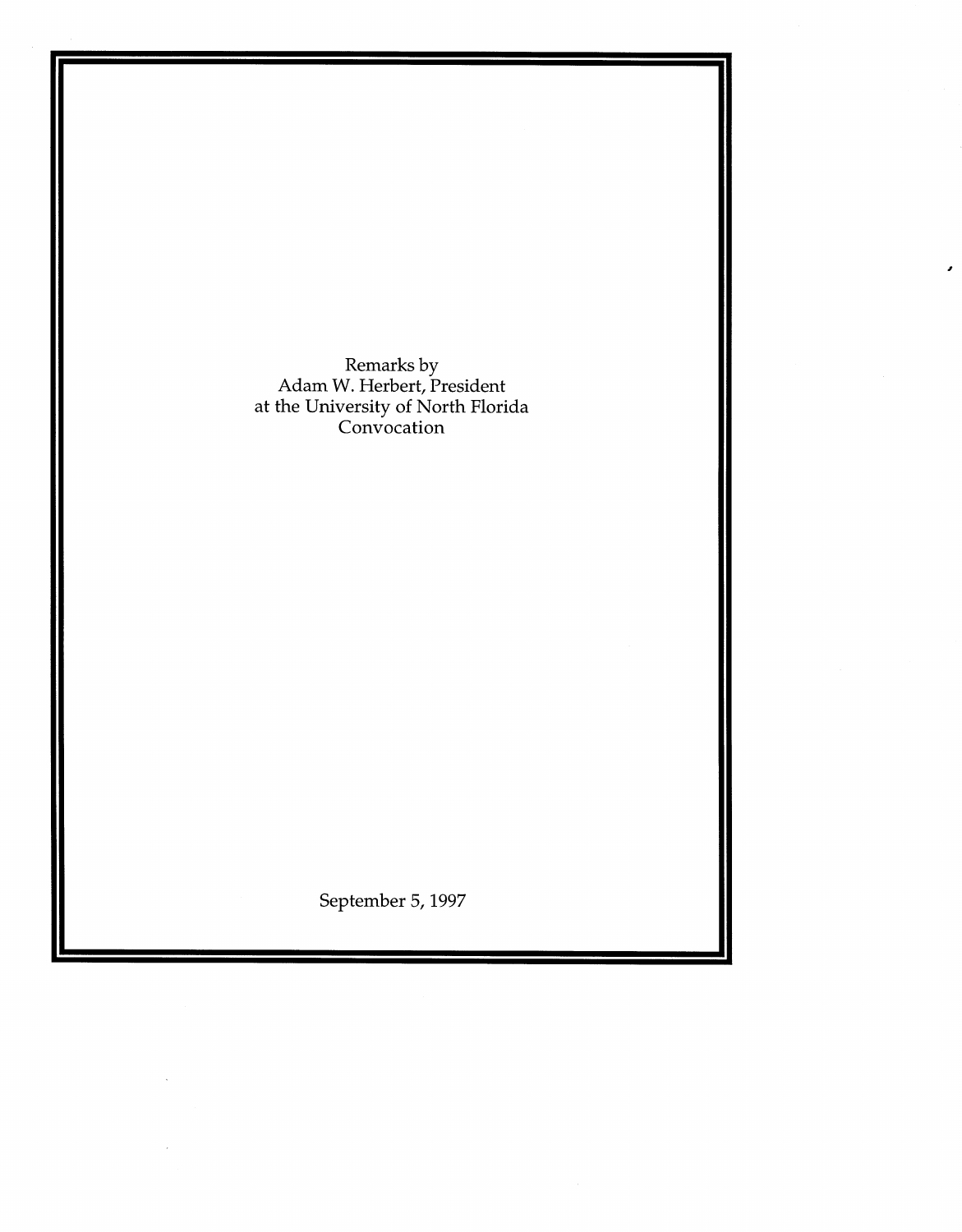#### Remarks by Adam W. Herbert, President at the University of North Florida Convocation

September 5, 1997

### **INTRODUCTION**

The beginning of a new academic year is always a special moment in the academy. Following a summer which included activities ranging from much-needed vacations, to teaching, research projects, community service activities and a wide range of professional development opportunities, we welcome back home our returning colleagues.

Veteran students with an eye toward graduation are joined by new students eager to begin their college careers and commence an intellectual, philosophical and social exploration process which will change their lives forever.

It is with particular pride and anticipation that we also welcome new faculty colleagues and staff to the University. They join us with enthusiasm about the roles each will play in teaching and shaping the lives of our students and/ or in assuring that we maintain an outstanding and caring learning environment.

This report to you on the State of the University is one I am very proud to give because during this our 25th anniversary year, UNF has reached a very high and impressive level of achievement. Indeed, we have had our best year ever in virtually every aspect of University life.

# **A YEAR OF SIGNIFICANT ACHIEVEMENT**

**The Twenty-fifth Anniversary Celebration.** Recognizing the importance of recalling and celebrating our institutional roots, in January of this year we began a year-long celebration of UNF's 25th anniversary. Our celebratory festivities began with a Gala during which the community joined with us in paying tribute to the University's founding faculty and staff; to their dreams, their vision, their hard work and their dedication to this special institution.

This public tribute has been followed by:

- written profiles of our founders on the UNF website and in the campus publication, Inside UNF;
- the initiation of a Presidential Lecture Series with Elie Wiesel and Maya Angelou as the 1997 Lecturers;
- the establishment of the 25th Anniversary Faculty Forum Program in which our faculty have volunteered to give presentations to community groups on a wide range of intellectually stimulating topics;
- a variety of musical events celebrating all forms of music from contemporary to classical, from jazz to opera; and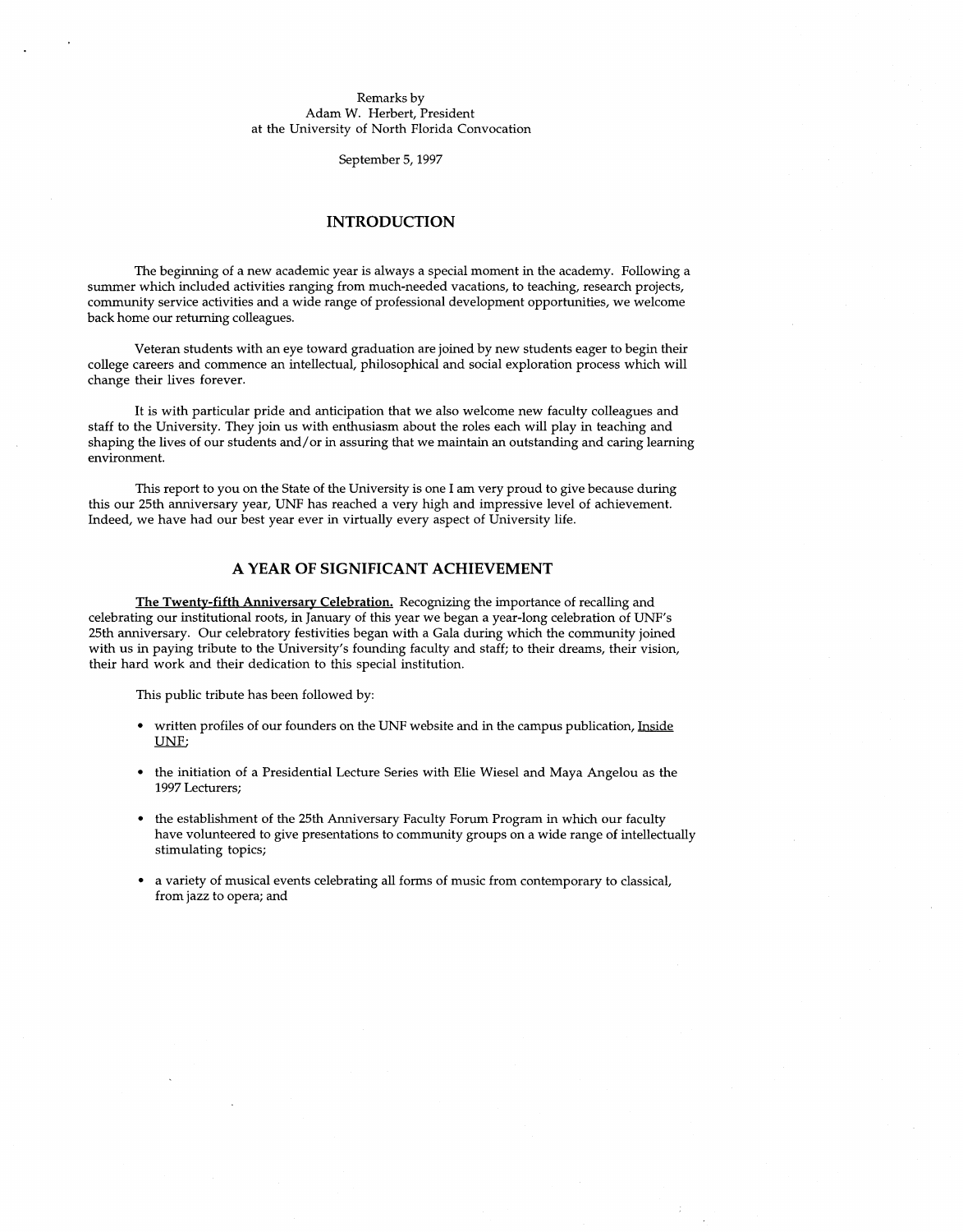• many student, faculty and college-sponsored activities, held on campus and at off-campus sites in cooperation with community organizations such as the Cummer Museum of Art and the Museum of Science and History.

The 25th Anniversary celebration will be highlighted by a special birthday party which will be yet another memorable reminder of the significant past we share and the future we are building together.

**Significant Academic Achievements.** This Anniversary year has been one which reflects the quality of our faculty and academic programs:

- in the College of Arts and Sciences, the Music Program has been accredited by the National Association of Schools of Music;
- in the College of Health, the Physical Therapy program was accredited by the Commission of Accrediting Physical Therapy Education;
- the sponsored research activities of the faculty were particularly impressive, as 64 of the 103 proposals submitted to external agencies were funded, generating a total of over \$7 million;
- the College of Education has completed its high technology classroom of the future;
- the College of Business Administration dedicated its new building and began its International Business degree program; and
- students in the College of Computing Sciences and Engineering won the IEEE Southeast Regional Robotics competition at Virginia Tech where they competed against some of the best universities in the South.

**An Outstanding Freshman Class.** Last year I reported to you that UNF had attracted its strongest freshman class ever. I am very proud to announce today that we have reached yet another plateau in 1997-98. The University has enrolled the best and largest freshman class in its history. The 970 students who comprise the Fall class have a mean SAT of 1134 and a mean GPA of 3.3. On average, they have earned 16 hours of 1B or Dual Enrollment credits. Reflective of the leadership abilities of these outstanding young people, 99% participated in at least one student organization and 68% were officers of those organizations.

They are joined by another 258 freshmen who enrolled during the Summer term. This brings the grand total of new freshmen at UNF this fall to 1228. As you can see, we clearly are becoming a much more traditional higher educational institution.

**Student Financial Support.** This year we also took a very careful look at the issue of financial aid to support these outstanding students. It became clear that many prospective UNF students could not enroll because of their financial circumstances. To address this problem, we have taken several steps.

First, we have allocated almost \$450,000 of tuition increase dollars to need-based financial aid for undergraduates.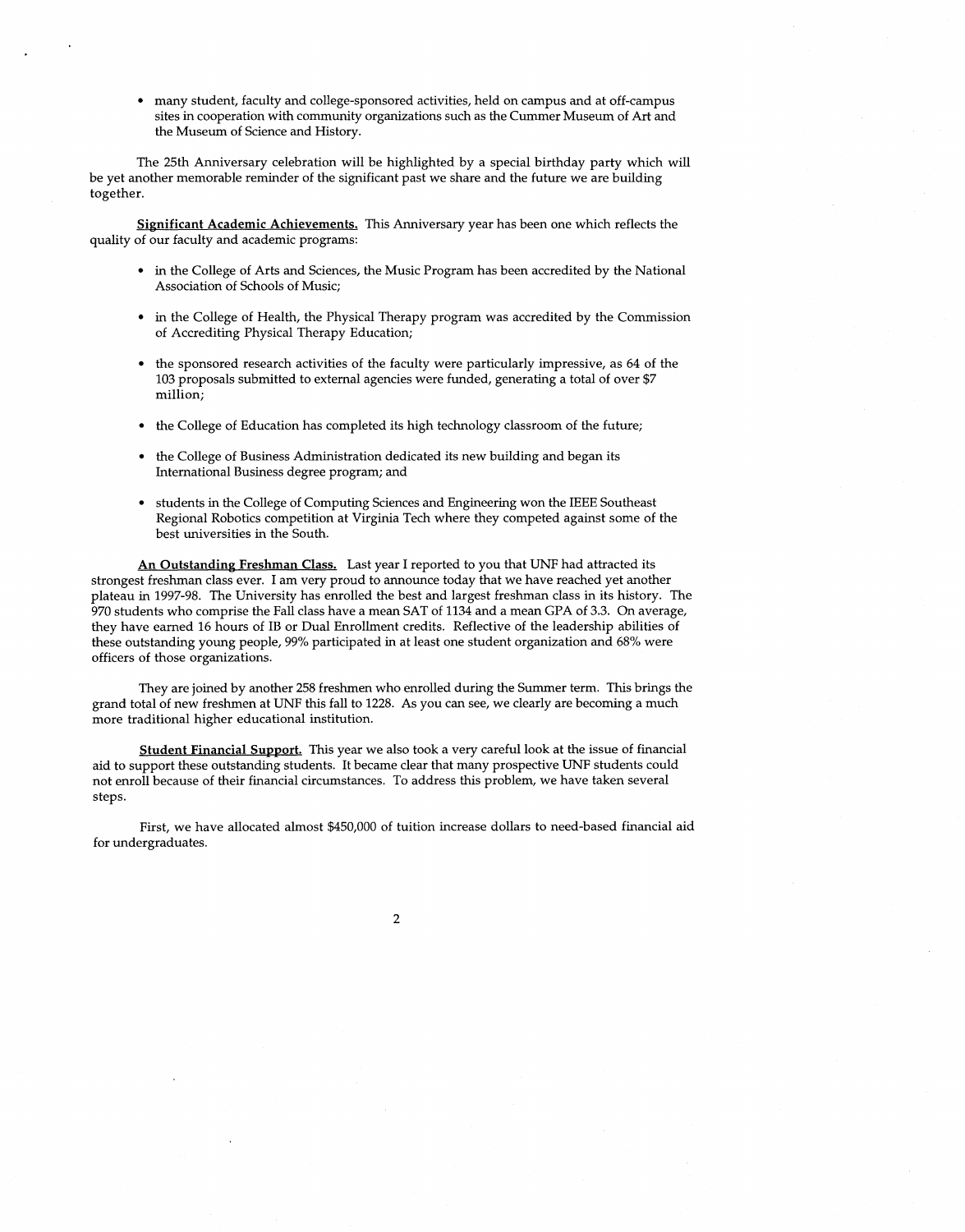Second, we have allocated \$25,000 in tuition increase funds to a new fellowship program for graduate students.

Third, along with Mayor Delaney, I recently announced a UNF goal to raise \$10 million over the next three years for a new need-based scholarship program which we have designated, "Pathways to Success." I am very proud that the community has responded to this effort which is designed to provide educational hope and opportunity to the young people of Duval County. We have already raised \$7.1 million toward the \$10 million goal. Within the next few months, we hope to add another \$2 million - \$3 million to this endowment fund.

**Community Generosity.** As these numbers suggest, growing numbers of donors are beginning to understand the importance of investing in UNF. Two years ago, we received donations totalling \$2.4 million. Last year our donations jumped to \$8.4 million -- a 345% increase over 1995-96. Our goal for 1997-98 is to receive gifts totalling at least \$10 million. To put this growing community support into better context, in 1990 UNF had an institutional endowment of \$5 million. As of the beginning of this fiscal year, our endowment has grown to \$18 million. By the end of 1998, it should exceed \$25 million.

Additionally, the University of North Florida Foundation is currently considering the initiation of the University's first capital campaign. The campaign would focus on all segments of the University and better position us to achieve our institutional objective of becoming one of the very best comprehensive universities in America.

**The Legislative Process.** During this special anniversary year, we requested a significant increase in the University's State funded operating budget. As we have reported to the University community, the Florida Legislature was more generous to UNF than at any point in the past twenty years.

In response to student-access demand, we were allocated \$2.7 million in enrollment growth funds. In recognition of the disparities in formulas utilized to distribute State University System resources, the Legislature allocated over \$2.6 million in new 1997-98 resources. An additional \$3 million were allocated to maintain or continue current programs. These allocations represent a 16% increase over the 1996-97 budget. For the first time, the total UNF budget has exceeded \$100 million.

## **REINVENTING THE UNIVERSITY FOR THE NEXT QUARTER CENTURY**

It is in the context of these impressive accomplishments that I invite you to reflect with me on the future of the University of North Florida. Notwithstanding the challenges confronting all public universities today, I believe that the future has never looked brighter for this University. I am convinced that we can address these challenges while remaining true to the philosophical legacy and the commitment to both quality and service which constitute the foundation on which UNF has been built.

In reading the book, The Tao of Pooh, a few weeks ago, I was pleasantly surprised to note an observation by the sometimes insightful Winnie-the-Pooh which provides a particularly appropriate framework for contemplating our future. Placed in the form of a poem, the observation was: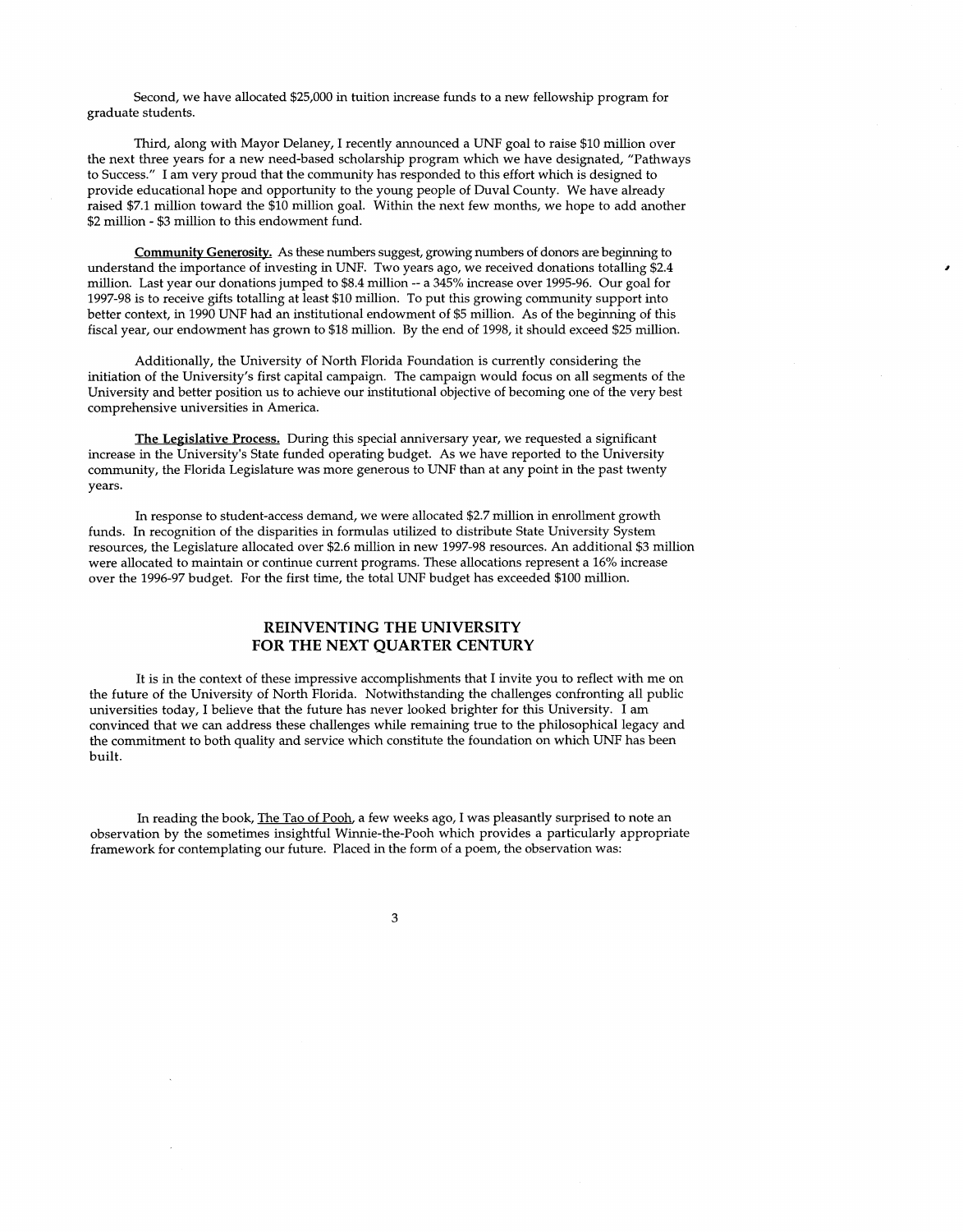How can you get very far, If you don't know **Who You Are?**  How can you do what you ought, If you don't know **What You've Got?**  And if you don't know **Which To Do**  Of all the things in front of you, Then what you'll have when you are through Is just a mess without a clue Of all the best that can come true If you know **What** and **Which** and **Who.1** 

Today we are operating in the context of a State government which is mandating curricular and credit hour modifications. It is demanding both greater productivity and institutional accountability. Increasingly, it is linking resources to performance standards, some of which have significant negative implications for urban institutions with large part-time student bodies. Our State government also continues to contemplate further reductions in levels of funding for undergraduate FTE's.

Simultaneously, in making its reaccreditation determinations, our regional accreditation body (SACS) is focusing greater attention on educational outcomes. Specifically, it is evaluating the extent to which all of its member institutions incorporate goals, continuous improvement and effectiveness assessments into their daily operations.

Our community also is looking to us as never before to play an increasingly more significant role in developing a larger and better educated work force. We are looked to as a significant regional resource in addressing a wide array of critical issues and problems which have both economic growth and community development implications.

It is within this very complex environmental context that we must focus significantly greater attention on Reinventing the University for the next quarter century. We must move beyond the comfortable process of reminiscing and reassessing where we have been, to the much more difficult task of contemplating the exciting possibilities which lie ahead and determining how we will get there.

This type of process demands that all members of the UNF family become aware of the **what,**  the **which** and the **who** that will collectively define our future.

**SACS Reaccreditation.** Over the next few months each of us will in some way be involved in the SACS reaccreditation process. I cannot stress enough how important this is for the future of the institution. We have established a process through which all members of the UNF family can participate. Please do so.

The SACS visitation team will want to know that all of us are familiar with "who" we are as an institution. What is our purpose? What is our mission? Whom do we seek to serve?

The team will determine whether we have established institutional and unit goals which are understood throughout the University. Of equal importance they will ask the question -- do we all understand the parts we play as individuals in achieving these goals? Again, the team will seek to assess whether we all know the **what,** the **which** and the **who** of our university.

<sup>1</sup> Benjamin Hoff, The Tao of Pooh, p. 58, New York: Penguin Books, 1983.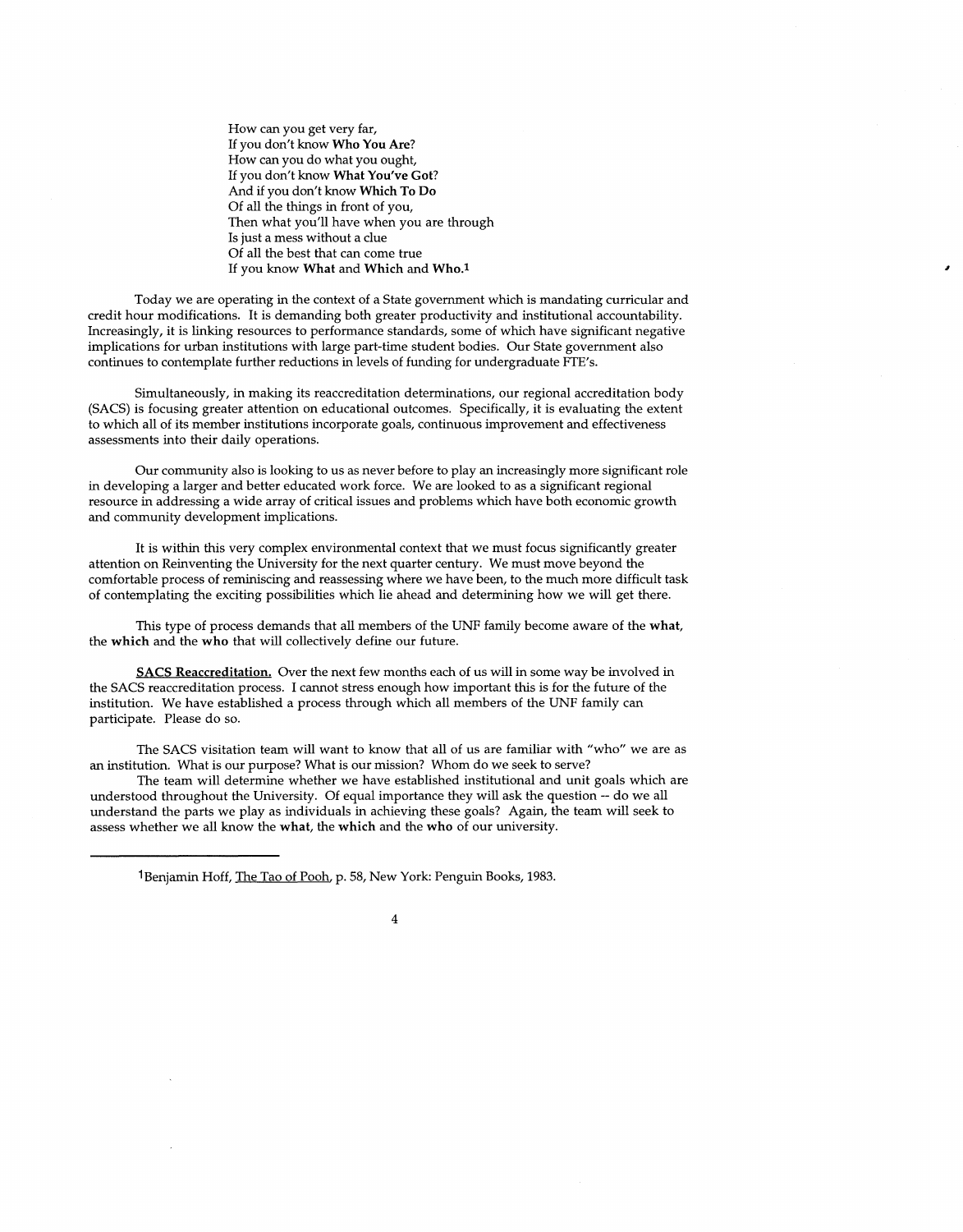The UNF reaccreditation process is being led by the Provost. He and his colleagues will join with the working committees, your unit leaders and our association officers in facilitating participation as well as communication related to this effort. Over the coming weeks, the Provost and I will continue to monitor very carefully the Self-Study process to determine ways in which we can assure that it is as successful as possible.

**Continuous Institutional Improvement.** It is important to recognize that the accreditation process is simply a snapshot in time. Our reinvention process must go beyond responding to the SACS review process. We are establishing a more comprehensive, long-term and continuous reexamination process for all aspects of our operations.

This process must begin at the unit level and receive support at every subsequent decisionmaking point throughout the institution. It will become a fundamental aspect of all that we do. Every member of the University community will have an opportunity to shape and participate in this effort.

**Decentralization and Accountability.** Reflective of the intent to become an organization which is oriented increasingly toward mission, goals, outcomes and added value, this year we have made a major step toward greater fiscal decentralization and division accountability.

For the first time in the University's history we have allocated a complete fiscal year budget to each Division. Again, for the first time, this allocation includes the summer school budget for Academic Affairs. In turn, each Vice President and the President's Office have committed to achieve specific goals for which accountability has been established.

Each Vice President now has complete flexibility within specified, guiding University-wide principles to utilize their resources in a manner which will achieve agreed upon results. No decisions related to allocated funding require Presidential approval. Appropriately, in an accountability-based system, the buck now stops with the Vice President of your division.

We will continue to refine this system over the next 2-3 years with a view toward devolving to the operating units as many resource decisions as possible in response to unit-defined goals and outcome accountability obligations. We also will challenge the units to present creative ideas related to quality enhancement which can be supported through this same process.

This process will be the subject of considerable discussion and refinement over the next two years.

#### **EXCITING INITIATIVES FOR 1997-98**

**Reaffirming Our Commitment to Excellence.** I would like to conclude this Report by stating as clearly and strongly as possible our institutional commitment to **excellence;** excellence in our teaching, our faculty research and in the services we provide both within and external to the University.

Reflective of this commitment, I would like to announce several major initiatives which will better enable us to achieve our institutional mission. The new resources we have received from the Legislature this year and/ or the realignment of existing resources to new priorities have made these possible.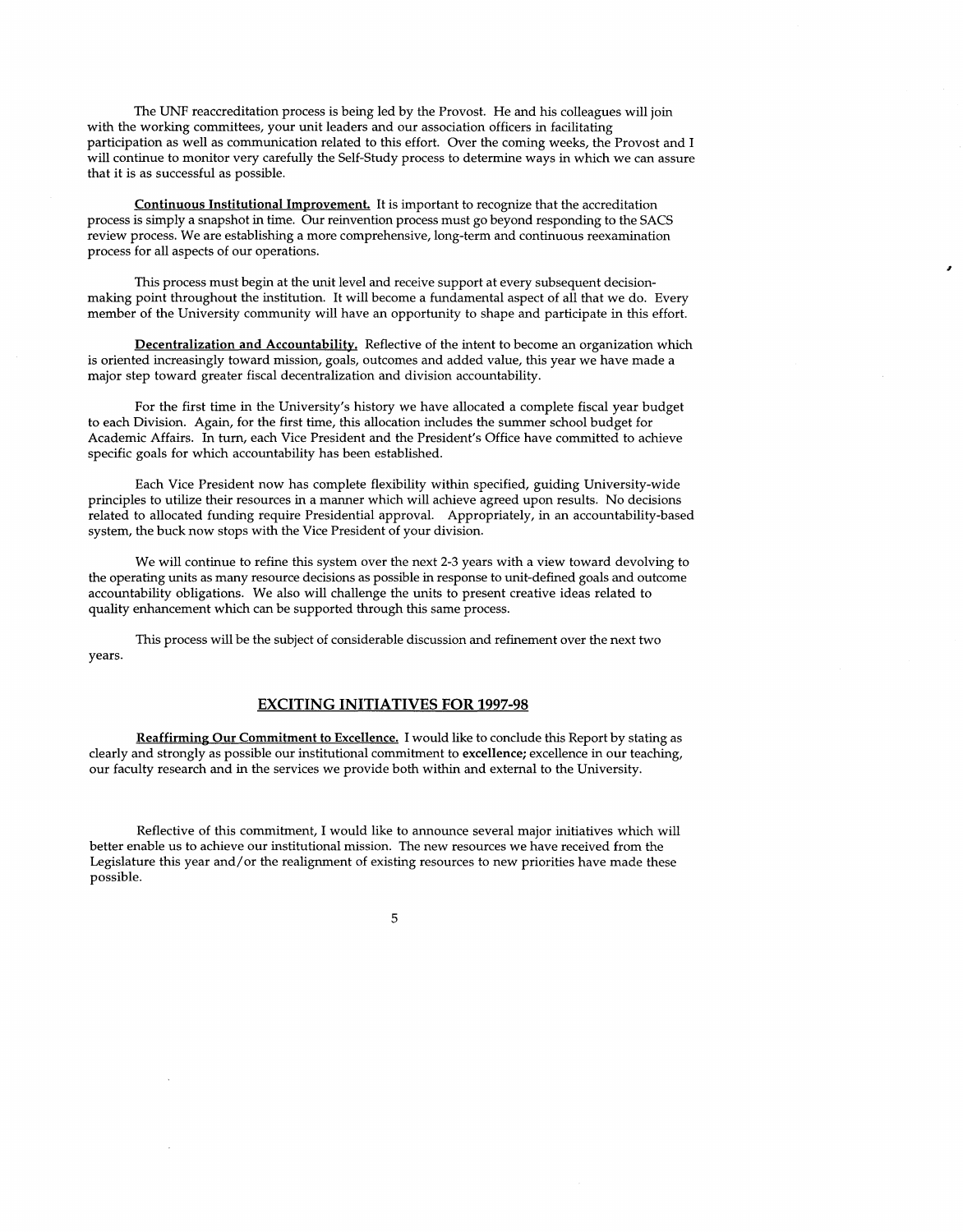With regard to new staff, we have allocated \$2.69 million to establish a record number of new positions throughout the University, including 39 positions in Academic Affairs. In this same context, the 1998-99 Summer School budget has been increased by \$191,000. We will add an additional \$800,000 to the summer school budget in January. This commitment totals \$2,969,000 and constitutes the largest Summer School budget in the University's history.

In the area of **faculty development,** I am very pleased to announce that the University will establish a **Faculty Development and Resource Center.** As many of you know, this topic has been the subject of considerable analysis and discussion over the past Summer and Chris Rasche has made clear that this is one of her highest priorities.

Both the Provost and I have made this one of our highest priorities as well. While we are awaiting receipt of a final set of recommendations from the faculty, we have already begun to consider alternative space options. In the interim, we also have:

- set aside \$50,000 to support the establishment of a Center for Teaching Excellence; and
- expanded the staff of the Center for Instruction and Research in Technology (CIRT) by one more professional position.

Also in the faculty development area, we have:

- established a permanent, recurring equipment budget for each College to be used in your instructional laboratories. The total initial allocation for this purpose is \$250,000;
- provided appropriate new computer and office equipment for new faculty;
- set aside \$60,000 in equipment start-up funds to assist new faculty in the sciences and specialized areas; and
- established the principle that Academic Affairs will, to the maximum extent possible, provide matches for equipment grants.

With regard to **faculty travel**, we recognize the critical need to enhance support of faculty research and professional development. Accordingly, beginning this Fall we have set aside \$250,000 for a faculty travel fund. These resources will be allocated by the Provost next week to each academic unit and will supplement funds already available in your current budgets.

In addition to the Faculty development initiatives referenced earlier, we also are undertaking several other important initiatives which will be supportive of teaching. Several are worthy of note:

- the Faculty Colloquy Program has been funded again for 1997-98;
- we have again allocated 9 grants @ \$5,000 each for the Summer Educational Technology Program which was initiated in 1997; and
- we have established a new Summer Research Grants Program and funded 9 grants @ \$5,000 each. These two programs total \$90,000.

The final initiative which I would like to share with you is one of the most significant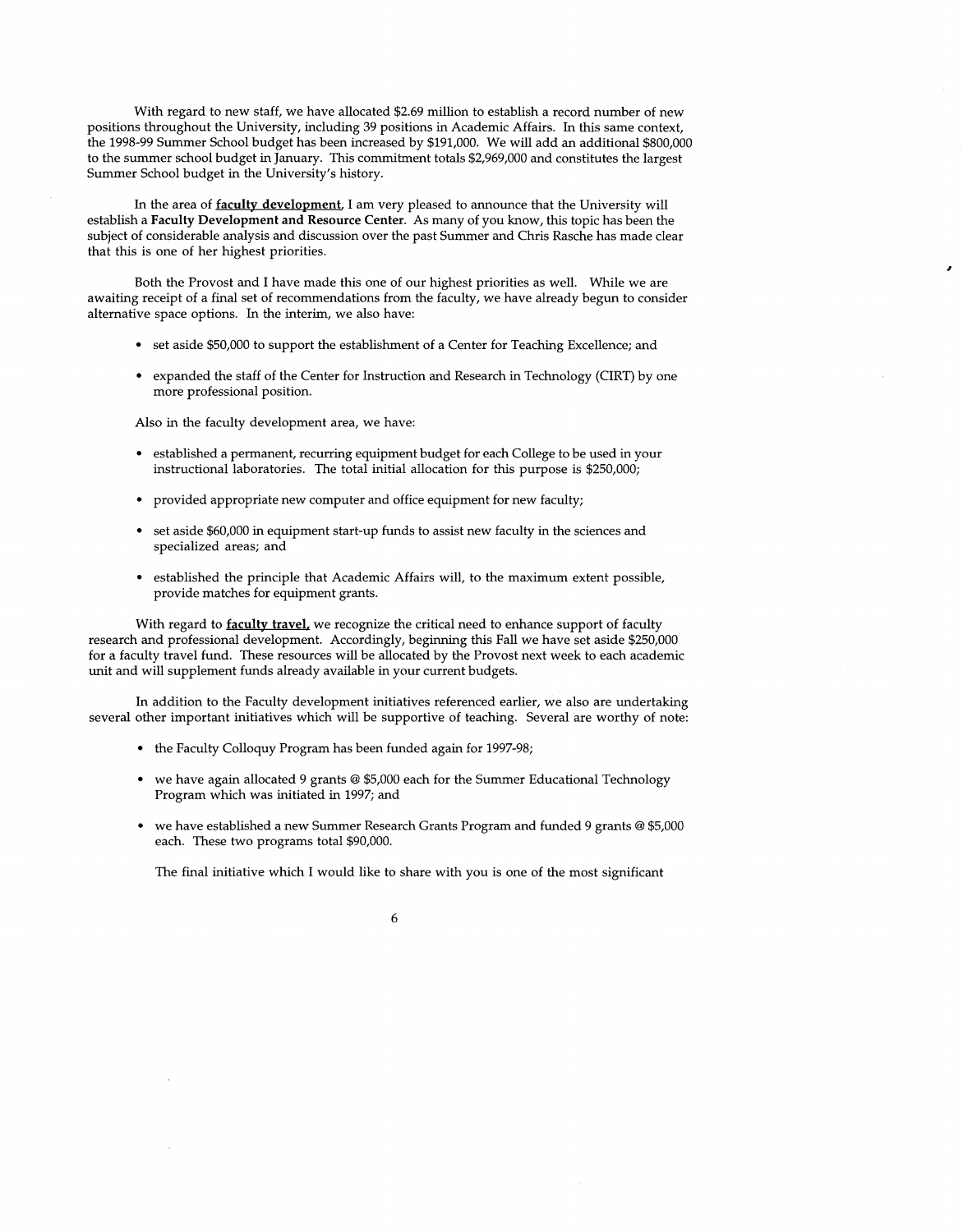opportunities our academic units have ever had. Subject only to a second iteration of funding from the Legislature next year, I am very pleased to announce that we have established an Undergraduate Enhancement Fund of at least \$1.5 million. These funds will be allocated to academic units for the most creative ideas to significantly enhance the quality of the undergraduate programs we offer at UNF.

The Provost will announce the timeline and establish the format for proposals. These resources will be allocated in keeping with a clear plan, established outcomes and accountability for the accomplishment of proposed goals. This exciting initiative illustrates in a tangible way the institution's commitment to both quality and decentralization.

Both the Provost and I anticipate some innovative plans that will enhance the achievement of our institutional goal of becoming one of the best comprehensive universities in America.

### **CONCLUSION**

It is my hope that this Report on the State of the University has conveyed the reasons for my significant optimism about the future of this University. Let us utilize our expanding resource base and our collective talents to pursue this future, always cognizant of what has brought us to UNF, what keeps us here, what inspires us to make this a stronger, more dynamic institution -- our students.

James Freedman, the President of Dartmouth College, has so effectively described our special concern and aspirations for the students we serve. Let us consider his words -- paraphrased into a UNF context -- as one of our priority challenges as we enter the next quarter century.

> By the time they are graduated, [UNF] students should feel that they have been exposed to an educational process of such transcending reach and transforming power that they have been challenged in every segment of their being. They should truly be able to say: "I am today a different person -- a person more deeply aware of ambiguity, beauty, complexity, suffering, and truth than I was when I entered. My liberal [UNF] education has changed me utterly."2

That is **WHO** we are; that is **WHAT** we are here to do; this is the **WHICH** that makes UNF the very special place we call **HOME!** 

<sup>2</sup>James 0. Freedman, Idealism and Liberal Education. Ann Arbor: The University of Michigan Press, 1996, p.4.